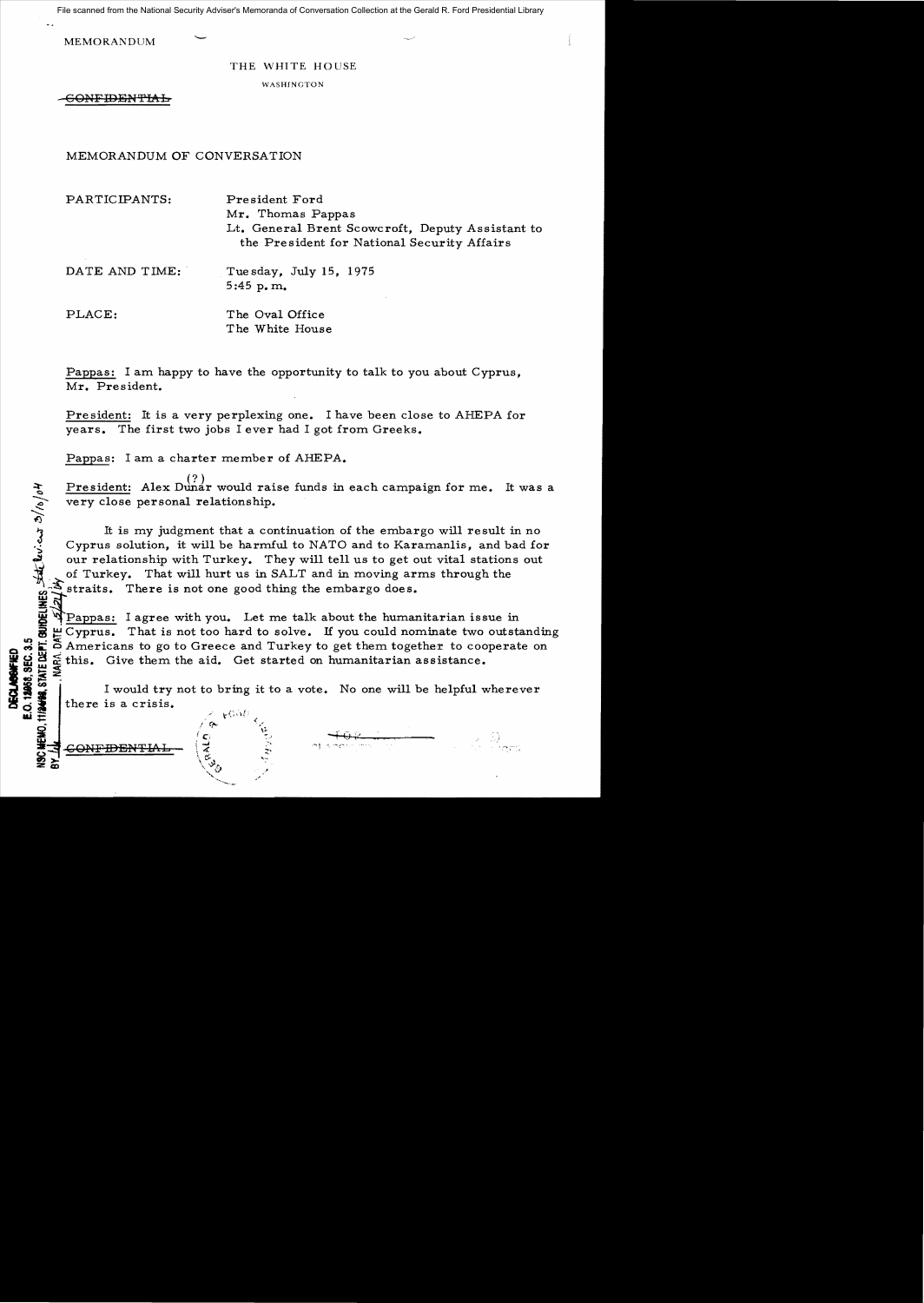President: If we don't bring it to a vote, how do we solve the problem? Turkey bought \$70 million of arms, that they now can't get, and they're paying storage. I think we should get the bill passed. I met with Demirel in Brussels. I asked Demirel if I lifted the embargo, would he make a serious effort on Cyprus? He promised he would. Kissinger tells me the most serious problem is the size of the territory. They still have a slight problem on the powers of the government, and movement of people, but the big thing is the territory.

Pappas: I think the Greeks would settle for 30 percent. But send some emissaries out. There is nothing more important to the Greek-Americans.

President: I think the only area we differ is on not bringing it to a vote. Under the bill I would have to report every 30 days. Demirel promised me a sincere effort. I think within 60 days it would be settled.

Pappas: Sooner, but if you could avoid a vote....

President: Tom, we can't avoid one. I have worked with the leaders. If we could get this compromise through, we can get something going while Congress is out and maybe negotiations on our bases on the 17th can be postponed. I met with AHEPA. What can we do?

Pappas: No one can do anything but you. I am close to AHEPA and Iakavos. But send someone out and delay the vote.

Scowcroft: We can help the refugees, but resettlement before the embargo is lifted is a false hope. The best hope for the refugees is lifting the embargo.

President: I think we have the votes.

Pappas: I have no doubt of it.

President: I think if we can get the bill through, we can get a quick settlement if you are right on the Greeks giving 30 percent. But if not, the Greek Government is in danger.

**Pappas:** That is right. And the alternative is very dangerous. But send some emissaries out there. And think about delaying the vote.

President: I think we are past that point. Congress is going on a recess and we would have to wait over a month.

## CONFIDENTIAL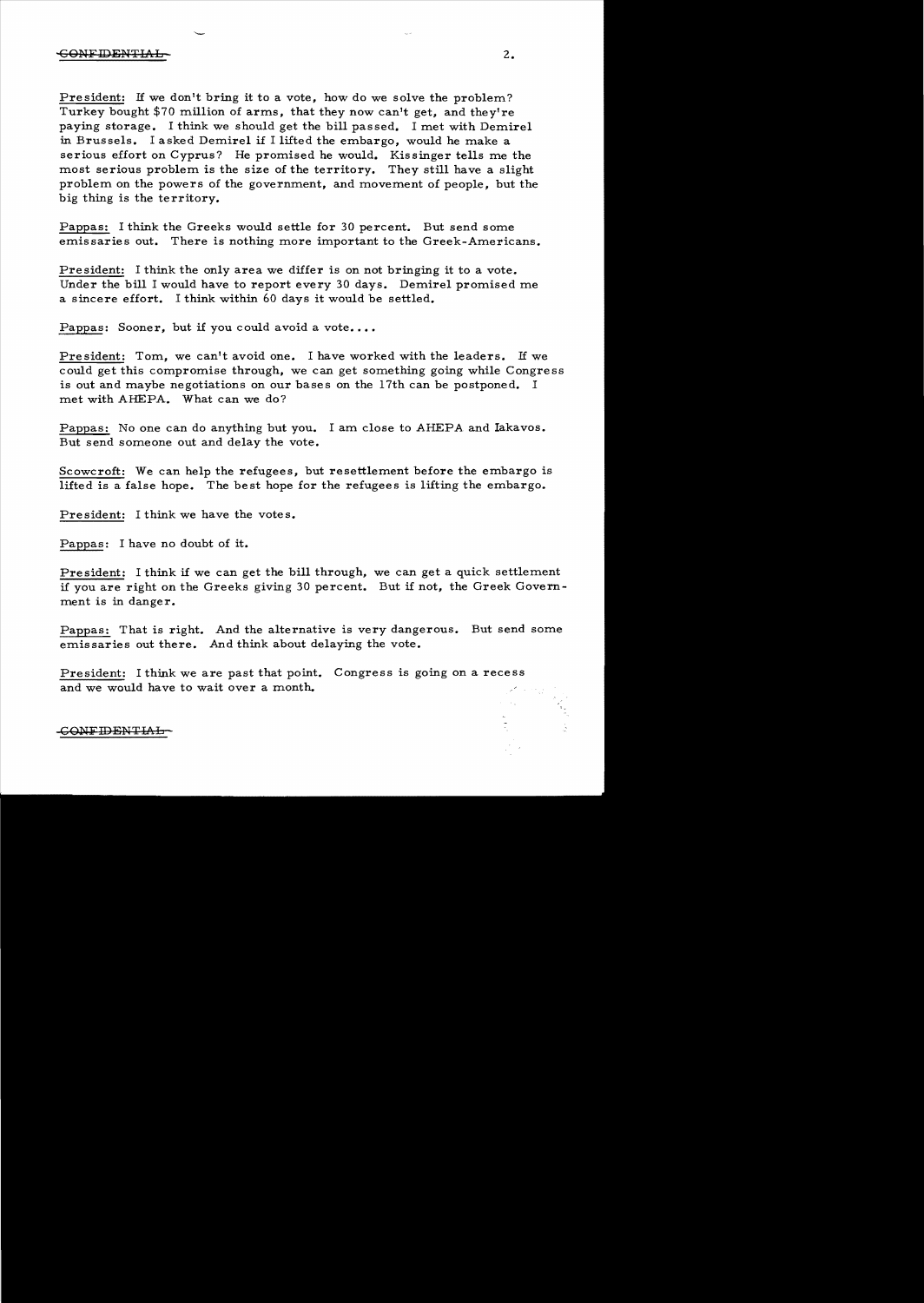## $\overline{S}$  -GONFIDENTIAL 3.

Pappas: If you win, will you make a strong statement and include Greece?

President: Of course. But I think we have to move and win. Will you help me get some vote s?

Pappas: I will give you some help.

President: Tip O'Neill promised to keep quiet. The Speaker is with us. Our two problems are Brademas and Sarbanes.

Pappas: Brademas says a solution can be found. Sarbanes is tougher than Brademas.

President: I had him down here three times. You know someone I don't understand -- my good friend Gene Rossides.

Pappas: He has no following.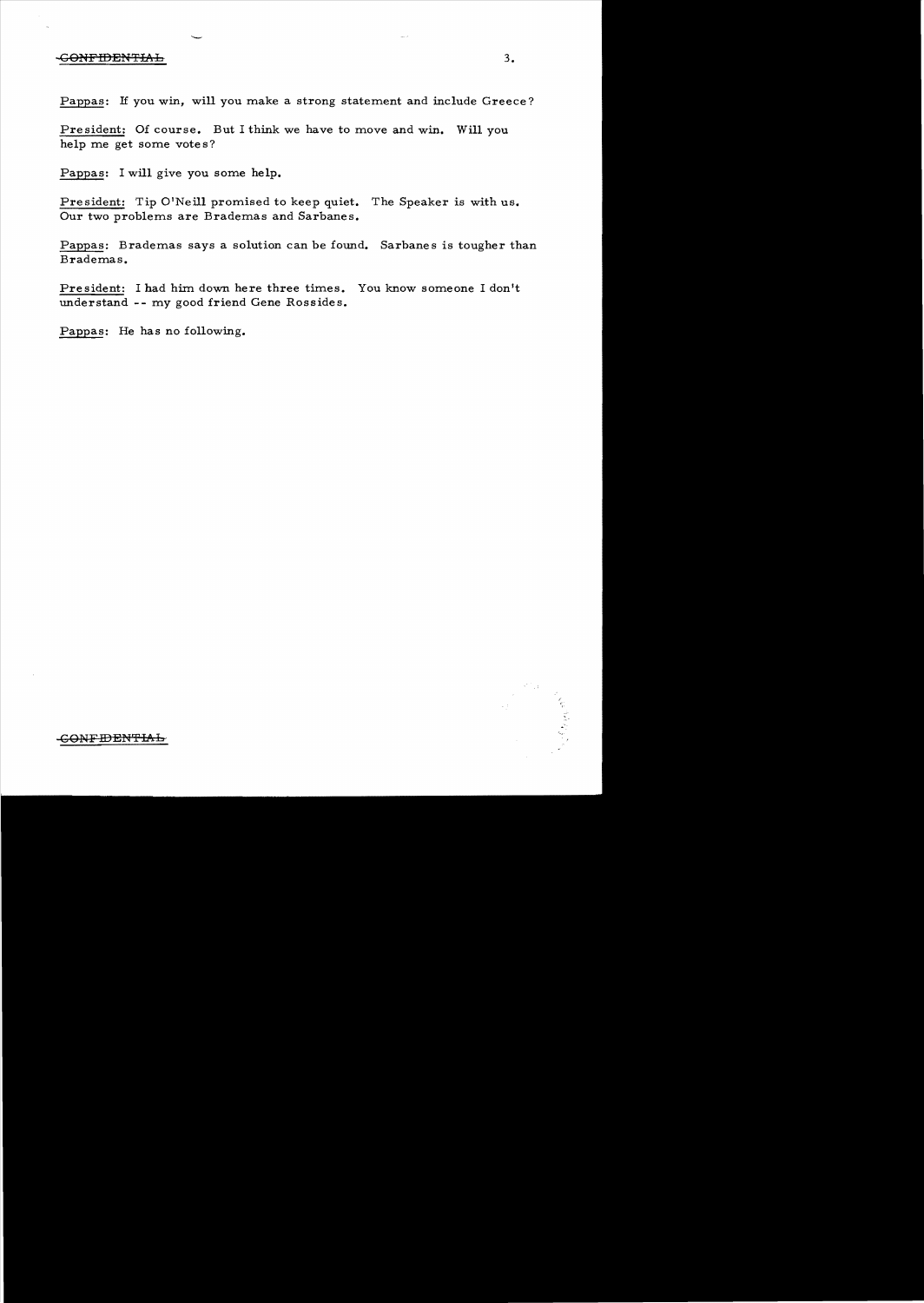$5.75$  P/Town Paypas Re Hoppy for expect to TMA to your cloud Cypins P Ilis ing perjetting aux. D'have tom alors to from Gueks. 20 martin voumbagallaga. P aby to Dumon comment rain franch we heavy mya for me. Very close justin de celativity. It my judgement contrastin gentings and cloudt in : un beggens solution, hanged to Nett + Rammondin, balfaterishey cont, Twill tellement get one chetat stations rated T. That will Assistant de me gard trop d'universitat du . autorien coulon bypan-That not to hadter-dre. If you could trancete a ontacting and & go to GoT & get them Topaten to coop. Come time and, Cert tomtal a humerstrein arriet I would the with highest to a water. In creaned P & Lost lain it to water hands as pilo. Thought 20 viel + um paging classe. I tail ve se et pt crist paral- d'instruction served in Aussile, Lakel Demint if I light endown workbannels a senous of at on Gymnethe preventil. K tills me a meet serves port & size of twiting. Shil one to slep it press on good + mornment, but bey thing to Circular

**DECLABOMARD** E.O. 12958, SEC. 3.5 NSC MEMO, 11/2408, STATE DEPT. GUIDELINES State leves 3/10/04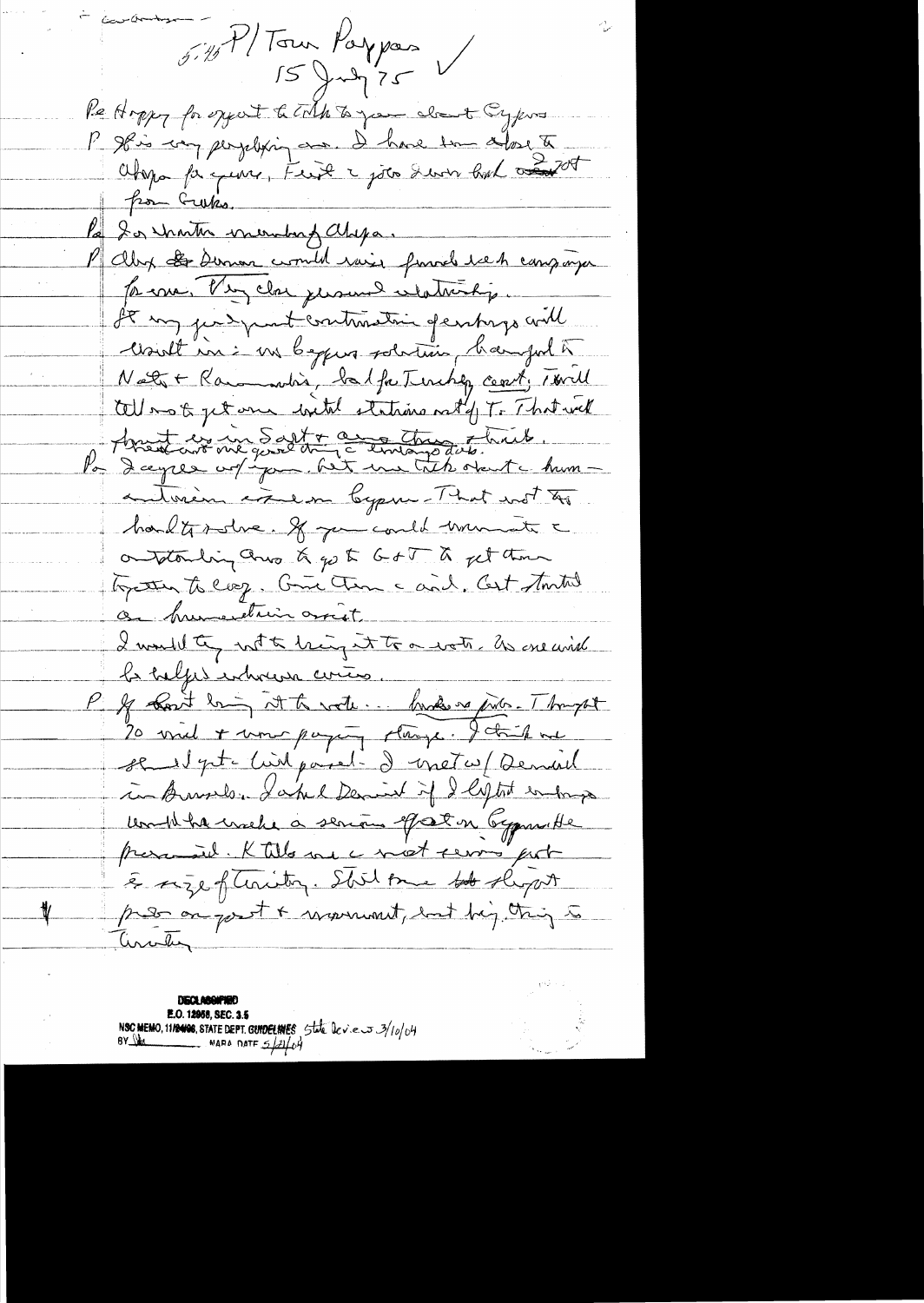Pa & think the Gappes would settle for 30 %. But Hudgare emissine aut metring more impatant & cG-Come. P Sttick conly and we depter is on with my At 5 rote, Under his Emmald have & uport eau 30 day. Demand promised me a sinces effort. Schich up the les long it and i be settled. to Sooner, but if you could word a write PT . avec mit on vid me. I hour unhad w/c dash Guscould get this improving Them, and can get something on while long is out + my low compte on an hours on 11 th country supposed. Inster assigned what we are lo? Le la caractera peting et que le lore to Ahopa + Lakove, But soud pour autre Del centr Sc. also can look a repayax but constituent define entranges lefted à a falme Page. Bet bope for Mages is loton inlarge. P leting was him is conten. Po Share up doubt of it. P Ithing if we can get a bill there, we can get a quint settlement is spaceare engles a 6 giving 3x 1, put if not cancele Contrimi <u>driger.</u> la Térnet inget. And c at is very dangerous. But fend some excessions and there. And think and likeying curto. P Jetoih me pret that part any going on